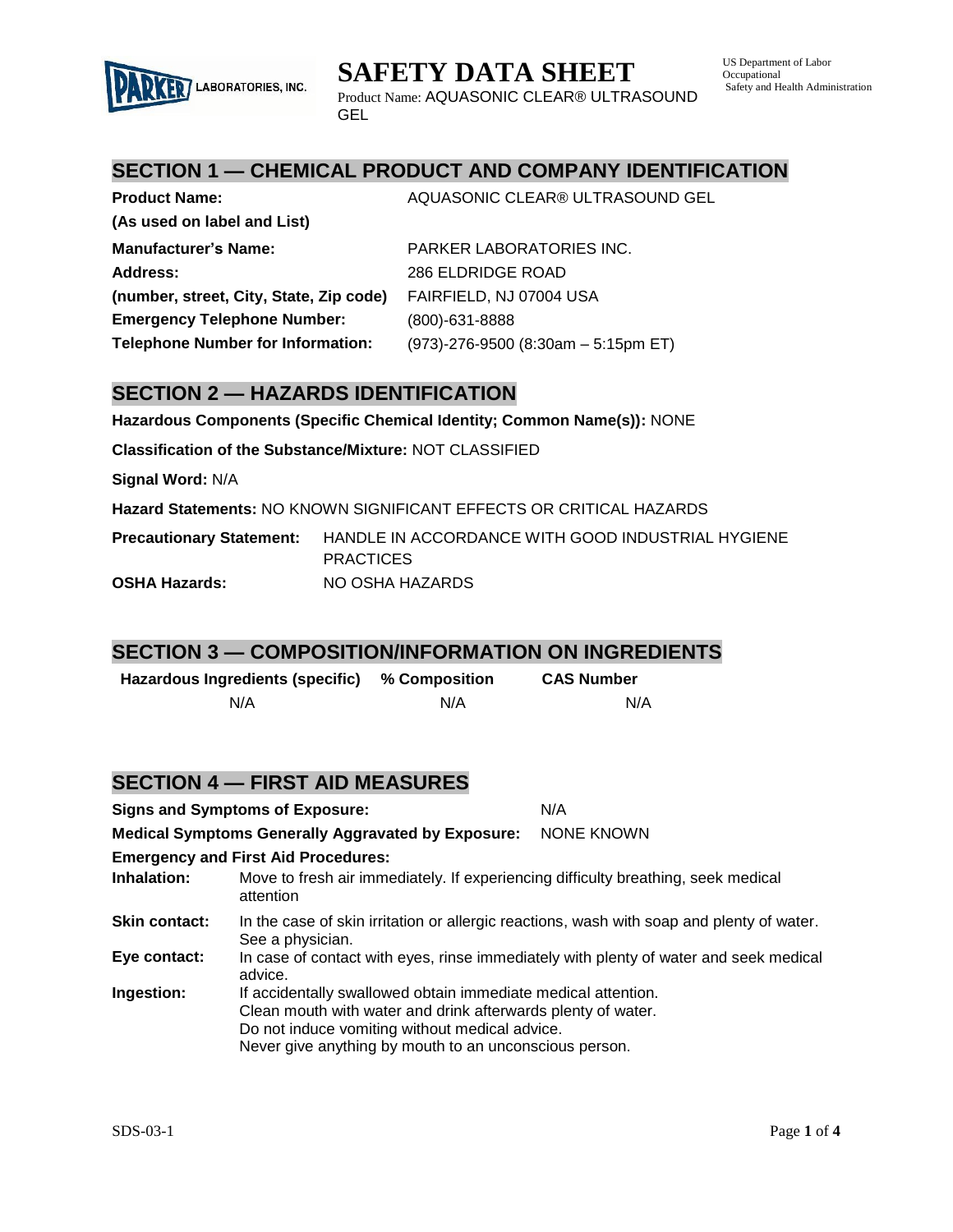

US Department of Labor **Occupational** Safety and Health Administration



Product Name: AQUASONIC CLEAR® ULTRASOUND GEL

## **SECTION 5 — FIRE FIGHTING MEASURES**

**Flash Point(Method Used):** NON-FLAMABLE **Flammable Limits**: N/A **LEL**: N/A **UEL**: N/A

**Extinguishing Media:** USE EXTINGUISHING MEDIA APPROPRIATE FOR SORROUNDING FIRE

**Special Fire Fighting Procedures:** NONE

**Unusual Fire and Explosion Hazards:** NONE

**Protective Equipment and Precautions for Firefighters:** WEAR A SELF-CONTAINED BREATHING APPARATUS AND FULL PROTECTIVE GEAR.

#### **SECTION 6— ACCIDENTAL RELEASE MEASURES**

**Leak and Spill Procedures:** SLIPPERY IF SPILLED ON FLOOR. MIX WITH SWEEPING COMPOUND. MOP AREA WITH WATER. **Personal Precautions:** N/A **Environmental Precautions:** N/A

### **SECTION 7— HANDLING AND STORAGE**

**Handling procedures and Equipment:** N/A

**Storage requirements:** NO SPECIAL PRECAUTIONS REQUIRED.

## **SECTION 8— EXPOSURE CONTROL/PERSONAL PROTECTION**

**Exposure Limits:**  $\Box$  ACGIH TLV  $\Box$  OSHA PEL  $\Box$  Other(Specify) **Specific Engineering Controls (such as ventilation, enclosed process)** ENSURE ADEQAUTE VENTILATION **Personal Protective Equipment:**   $\Box$  Gloves  $\Box$  Eye  $\Box$  Clothing  $\Box$  Footwear  $\Box$  Respirator  $\Box$  Other (specify)

**If checked, please specify type:**

#### **SECTION 9— PHYSICAL AND CHEMICAL PROPERTIES**

| <b>Physical State(Appearance):</b> | Viscous, Clear Aqueous Gel |             |
|------------------------------------|----------------------------|-------------|
| Color:                             | Colorless                  |             |
| Odor:                              | <b>None</b>                |             |
| Specific Gravity( $H_2O=1$ ):      | 1.02                       |             |
| pH:                                | 6.50-6.95                  |             |
| <b>Solubility in Water:</b>        | Soluble in water           |             |
| <b>Boiling point:</b>              | N/D                        |             |
| <b>Melting Point:</b>              | N/D                        |             |
| Flammability(solid, gas):          | N/D                        |             |
| $SDS-03-1$                         |                            | Page 2 of 4 |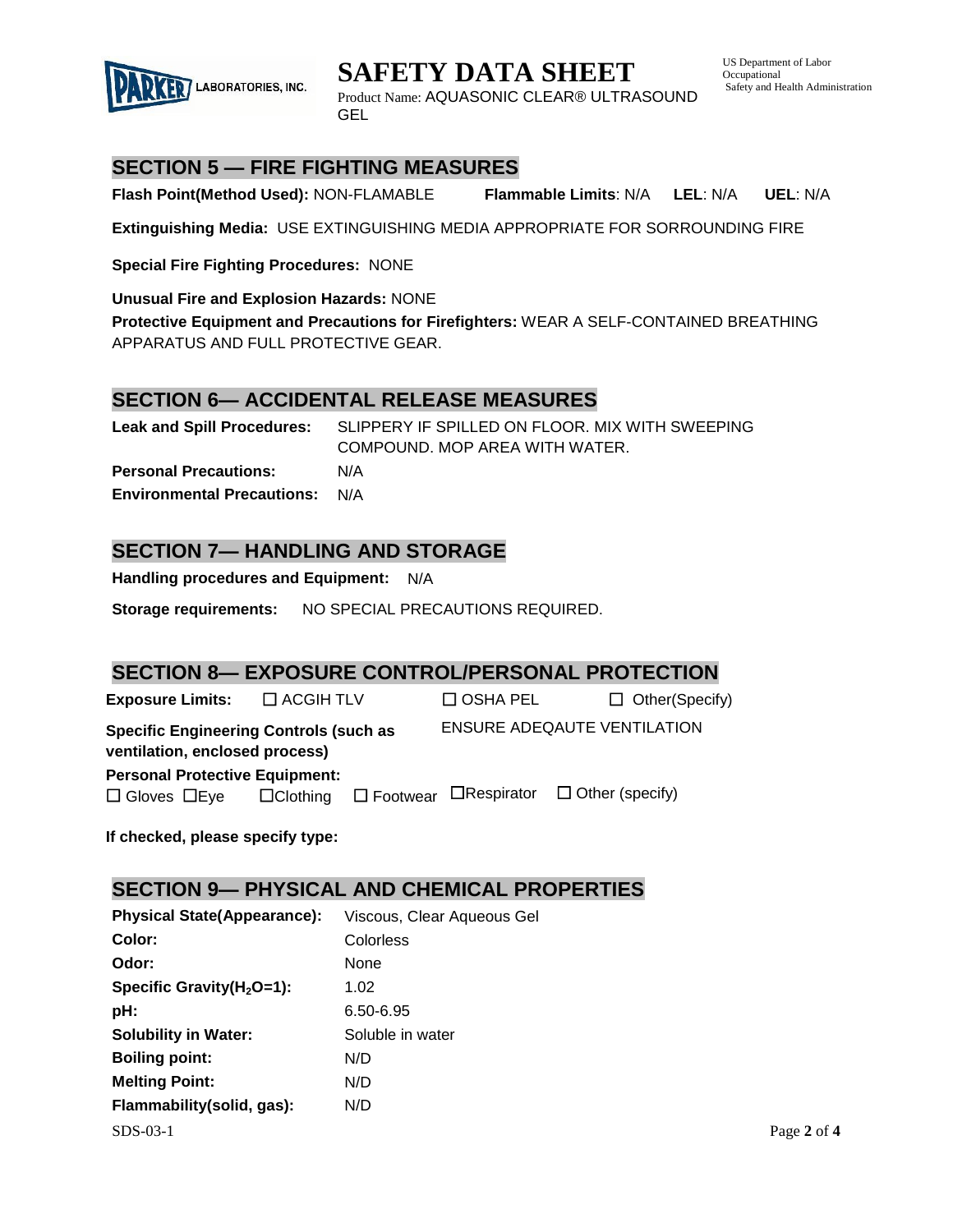

**SAFETY DATA SHEET**

US Department of Labor Occupational Safety and Health Administration

Product Name: AQUASONIC CLEAR® ULTRASOUND GEL

| N/D                |
|--------------------|
| N/D                |
| 130,000-185,000cps |
| N/D                |
| N/D                |
|                    |

## **SECTION 10 — STABILITY AND REACTIVITY**

| Stability: Unstable $\square$                     | <b>Conditions to Avoid: NONE</b> |                                                                                    |
|---------------------------------------------------|----------------------------------|------------------------------------------------------------------------------------|
| Stable $\boxtimes$                                |                                  |                                                                                    |
| <b>Hazardous Decomposition or Byproducts:</b>     | <b>NONE</b>                      |                                                                                    |
| <b>Incompatibility (Materials to Avoid): NONE</b> |                                  |                                                                                    |
| <b>Hazardous Polymerization:</b>                  |                                  | May Occur? $\square$ Will Not Occur? $\square$                                     |
| <b>Conditions to Avoid: NONE</b>                  |                                  |                                                                                    |
|                                                   |                                  | Reactivity: NO SPECIFIC TEST DATA RELATED TO REACTIVITY AVAILABLE FOR THIS PRODUCT |

## **SECTION 11 — TOXICOLOGICAL INFORMATION**

|  | Health Hazards (Acute and Chronic): NONE KNOWN |  |
|--|------------------------------------------------|--|
|--|------------------------------------------------|--|

| Route(s) of Entry: □Skin Contact |  | $\Box$ Eye Contact $\Box$ Inhalation |  | <b>⊠</b> Ingestion |
|----------------------------------|--|--------------------------------------|--|--------------------|
|----------------------------------|--|--------------------------------------|--|--------------------|

| Carcinogenicity: | NTP? NO | <b>IARC Monographs? NO</b> | <b>OSHA Regulated: NO</b> |
|------------------|---------|----------------------------|---------------------------|
|------------------|---------|----------------------------|---------------------------|

**Signs and Symptoms of Exposure:** N/A

**Medical Conditions Generally Aggravated by Exposure**: NONE KNOWN

## **SECTION 12 — ECOLOGICAL INFORMATION**

| <b>Ecotoxicity:</b>                       | N/A                                         |
|-------------------------------------------|---------------------------------------------|
| <b>Persistence and Degradability</b>      | THERE IS NO DATA AVAILABLE FOR THIS PRODUCT |
| <b>Bioaccumulative Potential</b>          | THERE IS NO DATA AVAILABLE FOR THIS PRODUCT |
| <b>Mobility in the Soil:</b>              | THERE IS NO DATA AVAILABLE FOR THIS PRODUCT |
| <b>Additional Ecological Information:</b> | THERE IS NO DATA AVAILABLE FOR THIS PRODUCT |

## **SECTION 13 — DISPOSAL CONSIDERATIONS**

#### **Waste Disposal:**

FOLLOW ALL FEDERAL, STATE AND LOCAL REGULATIONS FOR NON-HAZARDOUS WASTE DISPOSAL.